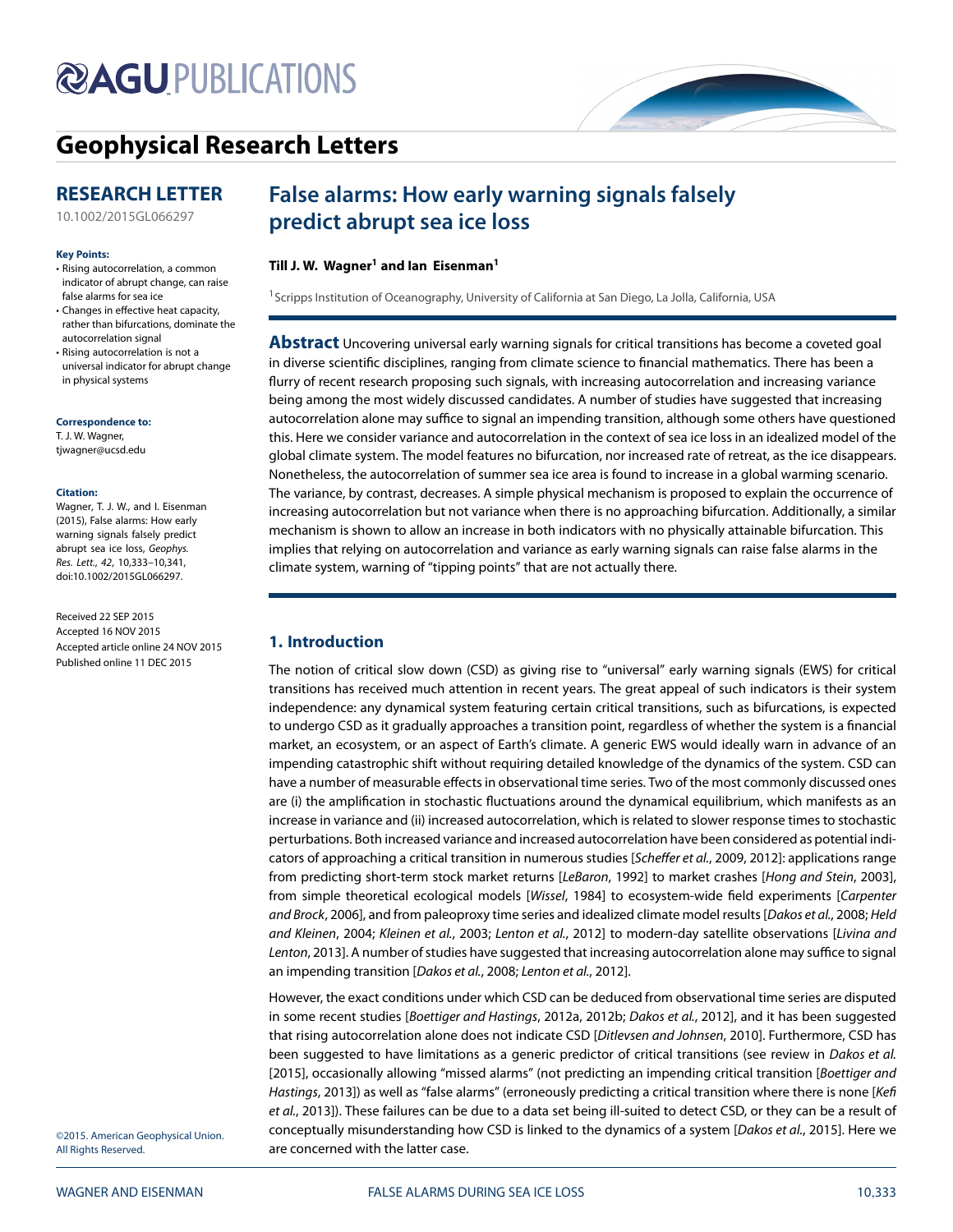Among systems that may undergo a bifurcation or "tipping point," Arctic sea ice has been the subject of ardent recent research [e.g., Winton[, 2006;](#page-8-18) Lenton et al., [2008;](#page-8-19) Notz, [2009;](#page-8-20) Eisenman and Wettlaufer[, 2009;](#page-8-21) Lenton, [2012\]](#page-8-22), and EWS have been considered in this context [Livina and Lenton, [2013;](#page-8-10) S. Bathiany et al., Trends in sea ice variability on the way to an ice-free Arctic, submitted to The Cryosphere Discussions, 2015]. The hypothesized tipping point is usually attributed to the ice-albedo feedback, which leads to a loss of stability during sea ice retreat. In a previous paper, we showed that low-order climate models often feature spurious bifurcations which disappear when relevant leading-order physical processes are included [Wagner and Eisenman, [2015,](#page-8-23) hereinafter WE15]. The somewhat more complex climate model introduced in WE15 supports the findings of general circulation models (GCMs), which predict a gradual loss of Arctic sea ice, without crossing a bifurcation, in contrast to many low-order climate models. Here we use the WE15 model to investigate how variance and autocorrelation evolve under global warming.

### **2. Simulated Sea Ice Loss During Global Warming**

The model represents a zonally uniform aquaplanet with a slab ocean mixed layer that includes sea ice. It evolves the seasonally varying surface temperature and sea ice thickness as functions of latitude. The state of the system is given by the surface enthalpy, E(t*,* x), which contains information about both surface temperature and ice thickness, with time t,  $x \equiv \sin \theta$ , and latitude  $\theta$ . Specifically, in ice-covered regions,  $E = -L_f h$ , with ice thickness h and latent heat of fusion  $L_i$ ; in ice-free regions,  $E=c_wT$ . Here  $c_w$  is the heat capacity of the ocean mixed layer, and  $T$  is the surface temperature measured in terms of the departure from the melting point. We simulate natural variability by adding a weather-like stochastic forcing [Hasselmann[, 1976\]](#page-8-24) to the deterministic model of WE15. The model can be summarized by a single stochastic partial differential equation:

<span id="page-1-0"></span>
$$
\frac{\partial E}{\partial t} = \underbrace{as}_{\text{solar}} - \underbrace{(A + B T)}_{\text{OLR}} + \underbrace{D V_x^2 T}_{\text{transport}} + \underbrace{F_b}_{\text{ocean}} + \underbrace{F}{\underbrace{F}_{\text{mrate}}}_{\text{forcing}} + \underbrace{N.}_{\text{noise}} \tag{1}
$$

The net energy flux on the right-hand side consists of seasonally varying solar radiation, S(t*,* x), scaled by a coalbedo that depends on the solar zenith angle as well as on the presence of ice,  $a(x, E)$ ; a representation of outgoing longwave radiation (OLR) that is linearized in the surface temperature,  $A+BT$ , with A and B constants; meridional heat transport in the atmosphere and ocean, represented as diffusion,  $D\nabla_x^2 {\cal T}$ ; upward heat flux from the ocean below,  $F_b$ ; climate forcing F, which can be varied to represent changing greenhouse gas levels; and weather noise N, which is stochastic forcing with a persistence timescale of 1 week. Further details of the model formulation are given in Appendix A.

We start the model simulations from a spun-up state with  $F = 0$ , which corresponds to preindustrial forcing levels and features a perennial ice cover in high latitudes. In order to capture the full dynamic range of the system—from snowball earth to an ice-free pole—we perform an ensemble of realizations for two sets of simulations: (i) warming runs in which  $F$  is gradually increased until a perennially ice-free state is reached and (ii) cooling runs in which F is gradually decreased until the planet is completely ice covered. We define  $A_i$  as the summer (September) Arctic sea ice area (not to be confused with the constant A). We focus here on  $A_{i\prime}$  as this quantity typically receives the most widespread attention. Figure [1a](#page-2-0) shows the evolution of  $A_i$  as F is ramped up (red) or down (blue). We compute the variance,  $\sigma^2$ , and lag-1 autocorrelation,  $\rho$ , of  $A_i$  (see Appendix B for details). The variations of these two indicators with changing forcing F are shown in Figures [1b](#page-2-0) and [1c](#page-2-0).

### **3. Successful Early Warning for Snowball Earth Bifurcation**

The left-hand side of Figure [1a](#page-2-0) illustrates a bifurcation that is typically found in climate models: the "snowball Earth instability," which is driven by the ice-albedo feedback [e.g., Pierrehumbert et al., [2011\]](#page-8-25). Starting from a partial ice cover and cooling the model beyond  $F = -12$  W m<sup>-2</sup> leads to an abrupt transition to a fully glaciated Earth (blue curves in Figure [1\)](#page-2-0). Figures [1b](#page-2-0) and [1c](#page-2-0) illustrate how both variance and autocorrelation increase as the instability draws near: both EWS indicators accurately give early warning here that the cooling system is approaching a bifurcation.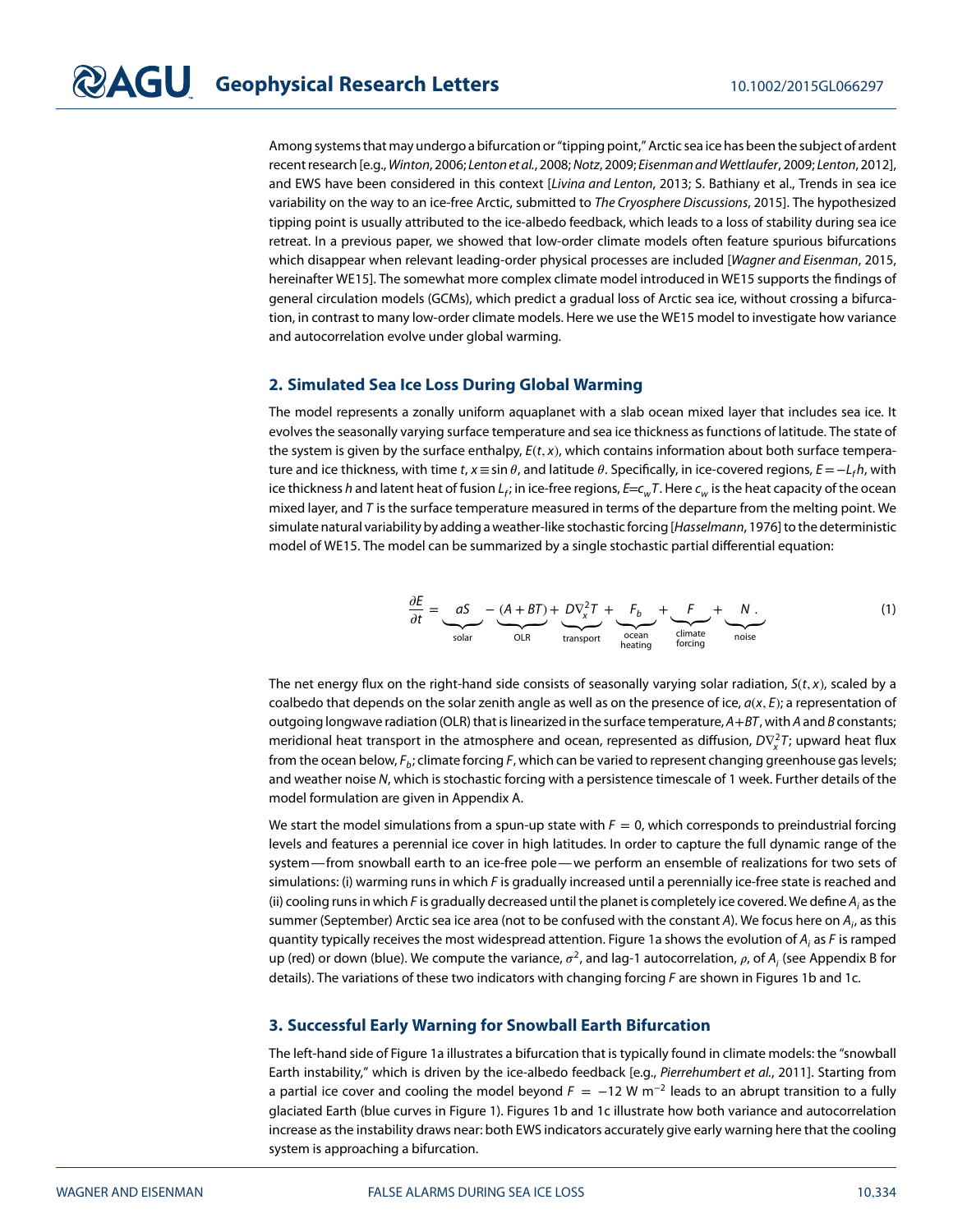

<span id="page-2-0"></span>**Figure 1.** Sea ice area and CSD indicators in a model of global climate and sea ice. (a) Evolution of September Arctic sea ice area  $A_i$ , with climate forcing F (lower horizontal axis) and time t (upper horizontal axis). Five realizations of warming and cooling from the 1000-run ensemble are shown (faint red and blue), as well as warming and cooling simulations with no added noise (dark red and blue). Inset: Simulated hysteresis loop of the model with no added noise, with a schematic indication of the unstable state (black dash); arrows indicate warming and cooling trajectories. (b) Variance of the time series in Figure [1a](#page-2-0), computed using a 100 year running window (black bar). The variance is plotted above the value of  $F$  at the center of the window. The dashed vertical line marks the point where the first realization becomes ice-free in September. (c) As in Figure [1b](#page-2-0) but for lag-1 autocorrelation. See Appendix B for details. Faint red curves show  $\rho$  and  $\sigma^2$  for running windows that contain values of  $A_i = 0$ .

### **4. False Alarm From Rising Autocorrelation**

We next consider global warming simulations (red curves in Figure [1\)](#page-2-0), which have steady ice loss until the Arctic becomes icefree in September. The variance decreases monotonically with F over the entire range plotted in Figure [1b](#page-2-0). Note that some GCMs simulate an increase in variance of September Arctic sea ice area under global warming, while others simulate a decrease [Goosse et al., [2009\]](#page-8-26). The autocorrelation in Figure [1c](#page-2-0), however, exhibits a marked increase as ice-free conditions are approached.

A rise in autocorrelation alone, without an accompanying rise in variance, is often considered as an EWS of an approaching abrupt transition [e.g., Dakos et al., [2008;](#page-8-6) Lenton et al., [2012\]](#page-8-9). Hence, with a limited time series, for example ending at  $t=60$  years (F=3 W m<sup>-2</sup>), the results in Figure [1c](#page-2-0) would be interpreted to imply an approaching sudden loss of the remaining sea ice. This would be a false alarm: when  $F$  continues to increase, there is no bifurcation nor even an increased rate of retreat as  $A_i$  reaches zero (Figure [1a](#page-2-0)).

Note that the statistical behavior is qualitatively the same when considering winter (March) or annual mean sea ice area (not shown). For March, September, and annual mean sea ice volume, however, both variance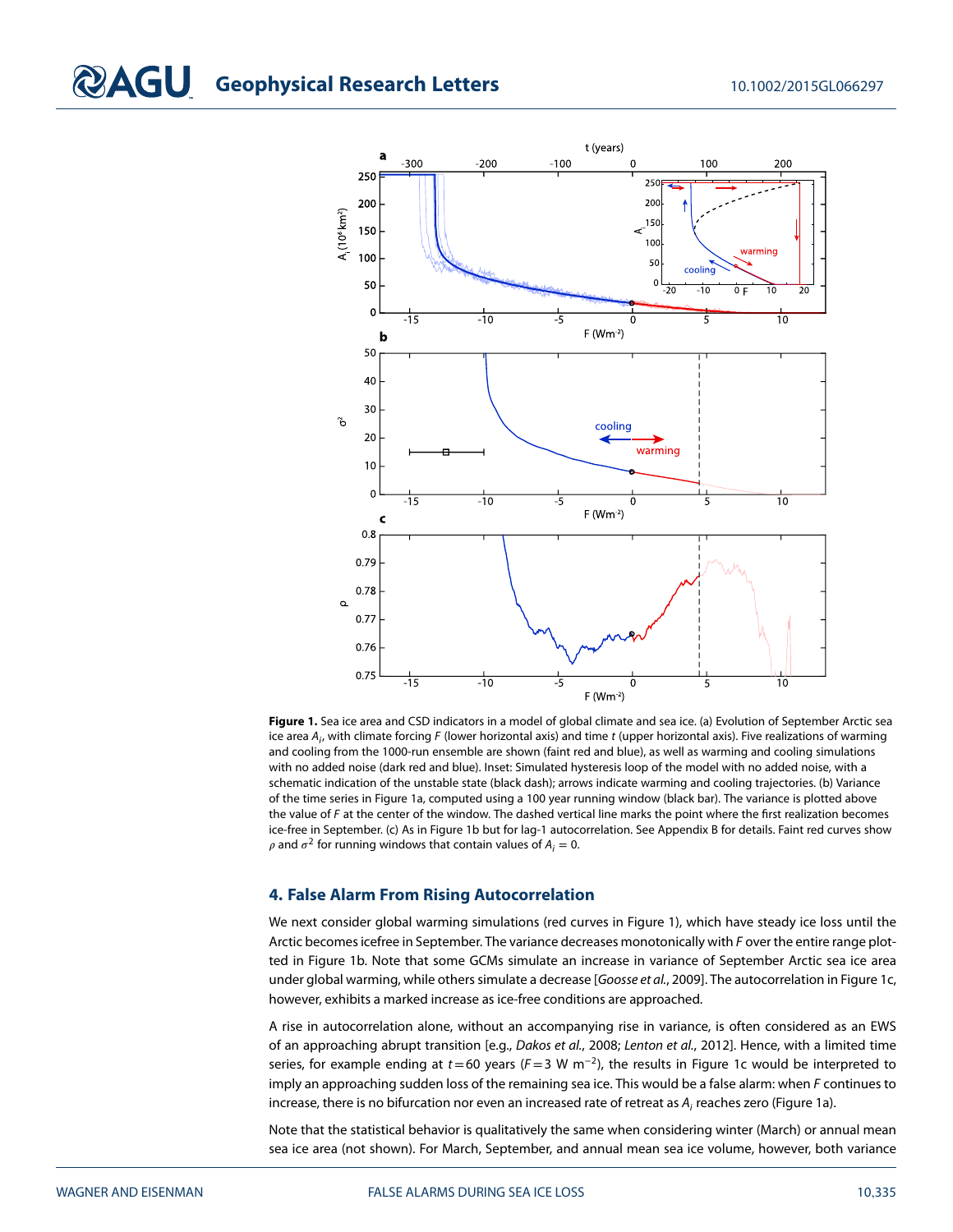# **COAGU** Geophysical Research Letters 10.1002/2015GL066297



<span id="page-3-0"></span>**Figure 2.** Simulated polar temperature,  $T_p$ , and CSD indicators. As in Figure [1](#page-2-0) but for September polar temperature instead of ice area.

and autocorrelation decrease monotonically with increasing  $F$ . This raises the question whether volume may be a better suited variable than area for assessing the stability of the Arctic sea ice cover. Bathiany et al. (submitted manuscript) consider ice thickness and volume in models that abruptly lose winter ice. They focus on single-column sea ice models which feature a bifurcation associated with this loss, in contrast with the model considered here which has no such bifurcation (see WE15). Consistent with earlier work [Moon and Wettlaufer, [2011;](#page-8-27) Eisenman, [2012\]](#page-8-28), the authors find that the response time lengthens in these models before the abrupt winter ice loss. However, they find that this EWS occurs in an impractically narrow range of the parameter space, whereas changes in autocorrelation attributed to physical processes such as those explored here occur in much of the parameter space.

Figure [2](#page-3-0) gives the time series of the September temperature at the pole,  $T_p$ . It behaves similarly to  $A_i$ , with the variance decreasing and the autocorrelation increasing under warming. Since  $T_p$  is defined at a single location, this allows for the possibility that spatial variability is not necessary to explain this behavior. We make use of this in the following section.

### **5. Mechanism for Rising Autocorrelation**

What physical mechanism gives rise to the increase in autocorrelation under warming? WE15 found that meridional heat transport and seasonal variations act to essentially remove the effect of nonlinearity from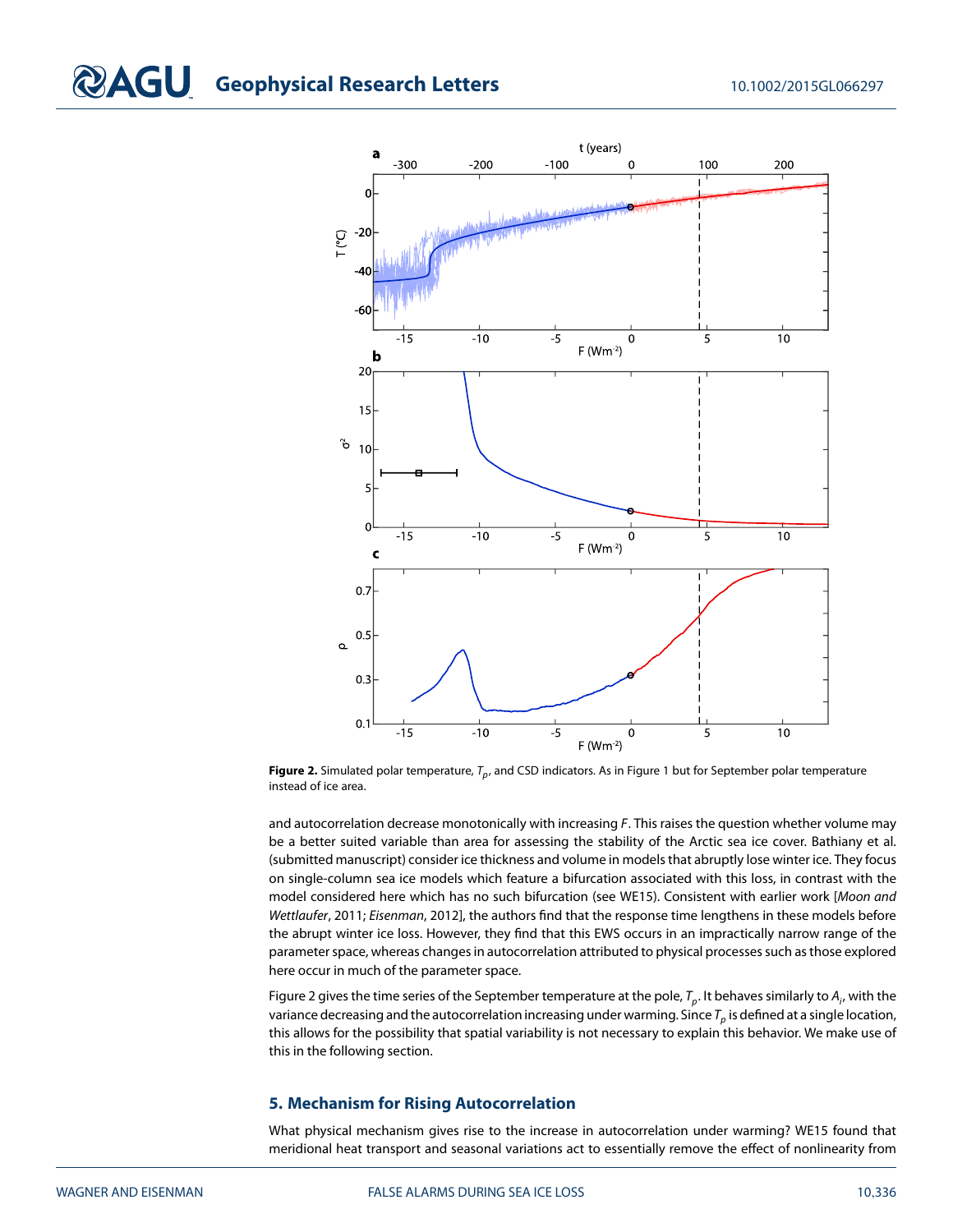albedo changes. Hence, the removal of the heat transport term (setting  $D = 0$ ) as well as variations in the solar forcing and albedo from the model [\(1\)](#page-1-0) may plausibly have compensating effects, leaving the results qualitatively unaffected. With these terms removed, there is no spatial dependence. The influence of sea ice thermodynamic growth (which relates T to E in the model) is still a source of complexity, but with no seasonal cycle, we can crudely approximate this as a change in the effective heat capacity associated with T. This effective heat capacity includes latent heat effects associated with ice melt and growth. Using the WE15 model with  $D=0$  and constant aS gives a timescale for the approach to equilibrium,  $\tau$ , which is 5 times larger for ice-free conditions than for ice. Specifically,  $\tau \approx 1$  year for perennial ice near the transition to seasonal ice and  $\tau \approx 5$  years for conditions that are ice-free all year; note that these timescales differ somewhat from previous single-column model results [Moon and Wettlaufer, [2011;](#page-8-27) Eisenman, [2012,](#page-8-28) Bathiany et al., submitted manuscript] due to slightly different parameter values and the suppression here of the ice-albedo feedback.

We are then left with the stochastic differential equation:

<span id="page-4-0"></span>
$$
c\frac{dT}{dt} = aS - (A + BT) + F_b + F + N,
$$
\n(2)

with a jump in the effective heat capacity *c* such that  $c(T < 0) = c_w/5$  and  $c(T > 0) = c_w$ . We take the stochastic forcing, N, to be white noise of intensity  $\sigma_1$ , which is a further simplification compared to the reddened noise used in [\(1\)](#page-1-0). In this case [\(2\)](#page-4-0) represents a linear Ornstein-Uhlenbeck process of intensity  $\sigma_{0|1} = \sigma_1/c(T)$ , which recovers from perturbations on a timescale of  $\tau = c(T)/B$ .

We numerically integrate [\(2\)](#page-4-0), gradually ramping  $F$  such that the equilibrium temperature increases through zero (see Appendix C). The equilibrium value of  $T$  varies linearly with the control parameter  $F$ , with no bifurcation or accelerated transition occurring as the forcing is increased (Figure [3a](#page-5-0)). The only nonlinearity is an increase in the effective heat capacity associated with the transition from sea ice to open ocean. The indicators  $\sigma^2(T)$  and  $\rho(T)$  are computed as in the previous section. Away from the transition at  $T = 0$ , analytic estimates of variance and autocorrelation are readily calculated. The fluctuation-dissipation theorem implies  $\sigma^2(T) = \sigma_{0U}^2 \tau/2 = \sigma_1^2/2B^2 \tau$ , such that the variance decreases when T rises above the freezing point (Figure [3b](#page-5-0)). Note that for a typical Ornstein-Uhlenbeck process with constant c,  $\sigma^2 \propto \tau$ , and the inverse relation found here is due to the c dependence of the noise amplitude. The lag-1 autocorrelation with a sampling period of  $\Delta t = 1$  year can be shown to be  $\rho(T) = \exp(-\Delta t/\tau)$ , and hence, it increases when T rises above the freezing point (Figure [3c](#page-5-0)). The changes in both  $\rho$  and  $\sigma^2$  occur gradually due to the noise causing T to fluctuate above and below 0 for a range of  $F$  values.

We consider the September polar temperature  $T_p$  in the full model [\(1\)](#page-1-0) as a point of contact with T in the simplified equation [\(2\)](#page-4-0). Figure [3](#page-5-0) resembles the WE15 model results in Figure [2,](#page-3-0) suggesting a physical explanation for the mixed EWS behavior: the increase in effective heat capacity when sea ice is replaced with open ocean causes the autocorrelation to increase while the variance decreases.

Hence, in some climate scenarios the autocorrelation increases when there is no approaching bifurcation. A slowdown in variability associated with changes in the relevant heat capacity of the system may also occur in other components of the climate system such as the Pacific Decadal Oscillation [e.g., Boulton and Lenton, [2015\]](#page-8-29). Next, we consider a climate scenario in which both autocorrelation and variance increase without a physically attainable bifurcation.

### **6. Mechanism for Increase in Both Autocorrelation and Variance**

We adjust [\(2\)](#page-4-0) by allowing for a gradual change in the climate feedbacks, represented by B. For simplicity, here we hold  $c = c_w$  constant. As a simple physical example of this, we examine changes in the Planck feedback due to the nonlinearity of the Stefan-Boltzmann relationship, replacing  $A+B$ T with  $\epsilon\sigma_5\tilde{T}^4.$  Here  $\tilde{T}\equiv \tilde{T}_m+T$  is the absolute temperature, with melting point  $\tilde I_m$ ;  $\sigma_{\sf S}$  is the Stefan-Boltzmann constant; and we set the effective surface emissivity due to the atmosphere to  $\epsilon=A/(\sigma_s\tilde{T}_m^4)=0.65.$  We note that there are many other examples of changing climate feedback strengths, including the ice-albedo feedback. In the resulting system,

<span id="page-4-1"></span>
$$
c_w \frac{d\tilde{T}}{dt} = aS - \epsilon \sigma_S \tilde{T}^4 + F_b + F + N,\tag{3}
$$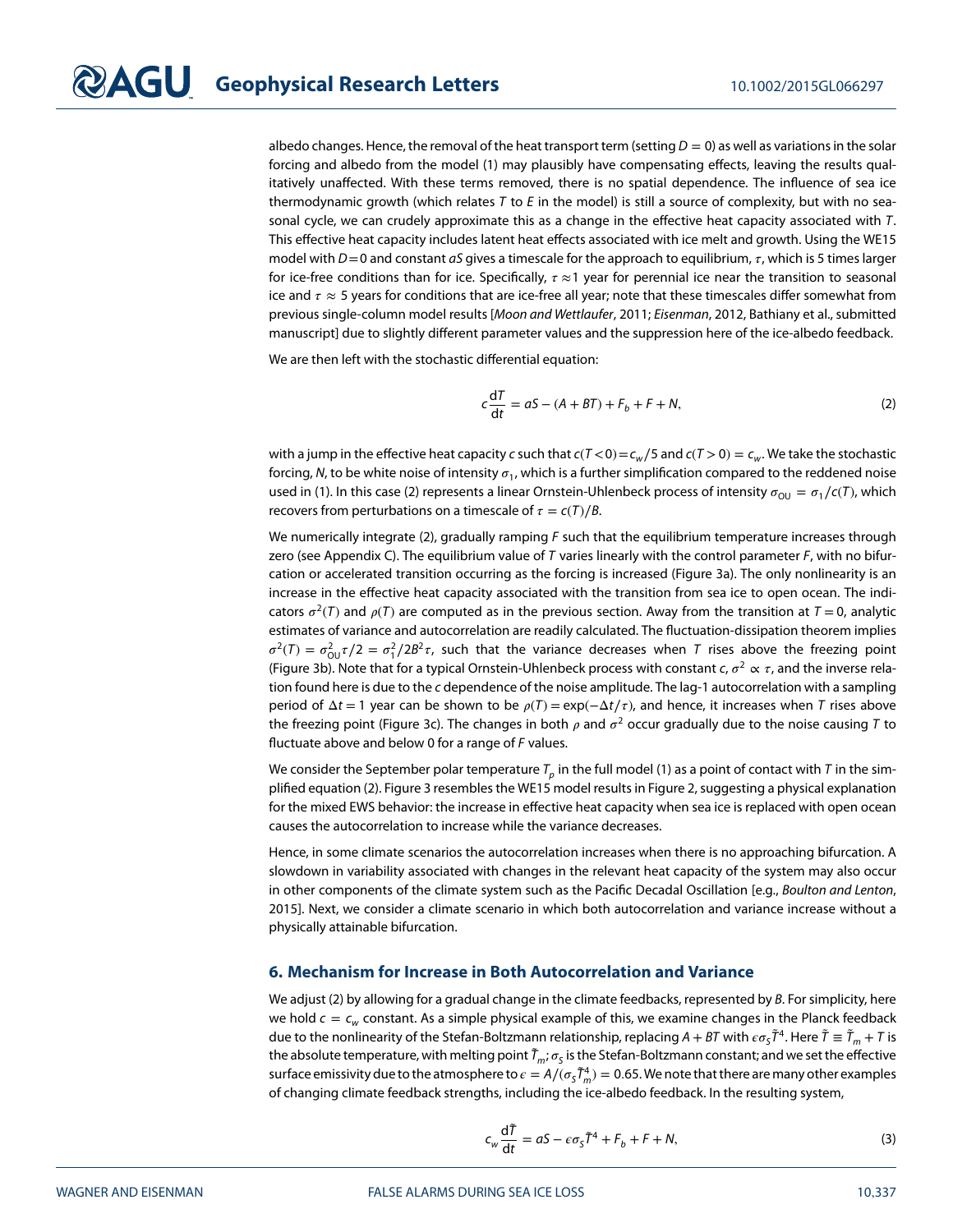# **COAGU** Geophysical Research Letters 10.1002/2015GL066297



<span id="page-5-0"></span>**Figure 3.** Temperature and CSD indicators for a simple model with a jump in heat capacity. (a) One realization of the stochastic warming simulation (faint red), as well as the noise-free solution (dashed). (b) Variance and (c) autocorrelation, respectively, as in previous figures, with analytic solutions (dashed lines) for T *<* 0 and T *>*0. Note that the forcing range is shifted compared to previous figures (see Appendix C).

the recovery timescale is approximately  $\tau \equiv c_w/(4\epsilon \sigma_s \tilde{T}^3)$ , which can be derived by linearizing the system about a given value of  $\bar{T}$ . We integrate equation [\(3\)](#page-4-1) and compute  $\sigma^2(\bar{T})$  and  $\rho(\bar{T})$  as above (see Appendix C). Figure [4](#page-6-0) shows that both variance and autocorrelation go up as F decreases and the climate cools.

Interpreted in the context of EWS, these increases raise a false alarm: no abrupt transition will occur as the system [\(3\)](#page-4-1) cools (although a bifurcation would occur if the system could cool across absolute zero). The state of the system can be seen as located in a single potential well, centered around the equilibrium state set by F. As F decreases, the stabilizing Planck feedback becomes weaker. This leads to a widening of the potential well, causing larger and longer-lasting responses to perturbations.

### **7. Conclusions**

Taken together, the present results imply that using variance and autocorrelation as EWS may raisefalse alarms during Arctic sea ice retreat, warning of bifurcations that are not actually there. A rise in autocorrelation alone has previously been argued to be a sufficient EWS of an approaching "tipping point" [Dakos et al., [2012;](#page-8-13) Lenton et al., [2012\]](#page-8-9) or of system acceleration [Kefi et al.[, 2013\]](#page-8-17). We instead find that such a rise can occur due to changes in effective heat capacity when there is no acceleration in the sea ice decline. Our result is in agreement with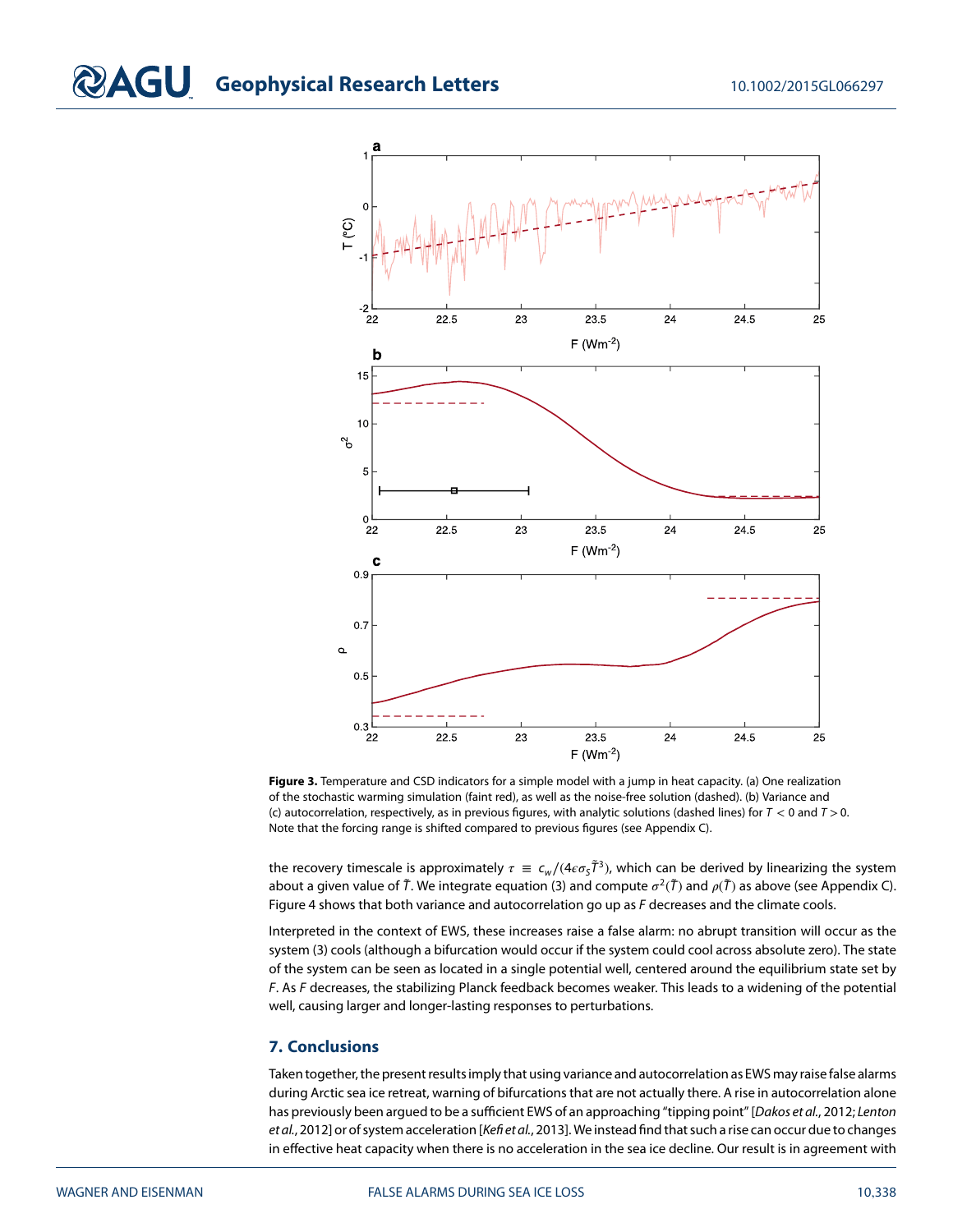

<span id="page-6-0"></span>**Figure 4.** Temperature and CSD indicators for a simple model undergoing cooling with varying Planck feedback. Panels are as in Figure [3,](#page-5-0) with time t, rather than F, shown on the horizontal axis; note that here F decreases with t.

the suggestion that an increase in autocorrelation needs to be accompanied by an increase in variance to function as an EWS [Ditlevsen and Johnsen, [2010\]](#page-8-14). However, we also find that changing climate feedbacks can lead to an increase in both variance and autocorrelation in a system with no physically attainable critical transition. Hence, an increase in one or both of the two indicators is not sufficient to determine the approach of an abrupt transition without knowledge of the underlying dynamics.

### **[A](#page-0-0)ppendix [A:](#page-0-0) Energy Balance-Sea Ice Model**

The parameters in the model [\(1\)](#page-1-0) are set to their default values from WE15, with the exception of A, which is set to a value 3 W m<sup>-2</sup> lower than in WE15.  $F = 0$  in the present model then corresponds approximately to preindustrial rather than modern conditions, allowing simulations with increasing F to include observed sea ice retreat. Here we ramp F up by 15 W m<sup>-2</sup> over 300 years in the warming simulations and ramp F down by 20 W m<sup>-2</sup> over 400 years in the cooling simulations.

Unlike in WE15, we force the present model with stochastic noise, N. The noise at each time step i is computed as  $N_i=\alpha\,N_{i-1}\,+\,\sqrt{1-\alpha^2}\sigma_0\eta$ , with  $\sigma_0\eta$  representing a random draw from a Gaussian distribution with mean zero and variance  $\sigma_0^2$ . The noise is slightly reddened with an autocorrelation coefficient of  $\alpha\equiv\exp(-\Delta t/\tau_r)$ , where the correlation time of  $\tau_r = 1$  week is set to be long enough to allow a relatively large  $\Delta t$ . It is further similar to the few-day timescale of observed Arctic surface temperature persistence [e.g., Walsh et al., [2005\]](#page-8-30). We use  $\Delta t = 0.3$  days. To test whether this time step size is sufficiently converged, we compute two 500-member ensembles of 100 year simulations with constant  $F = 0$ : one ensemble with  $\Delta t = 0.03$  days and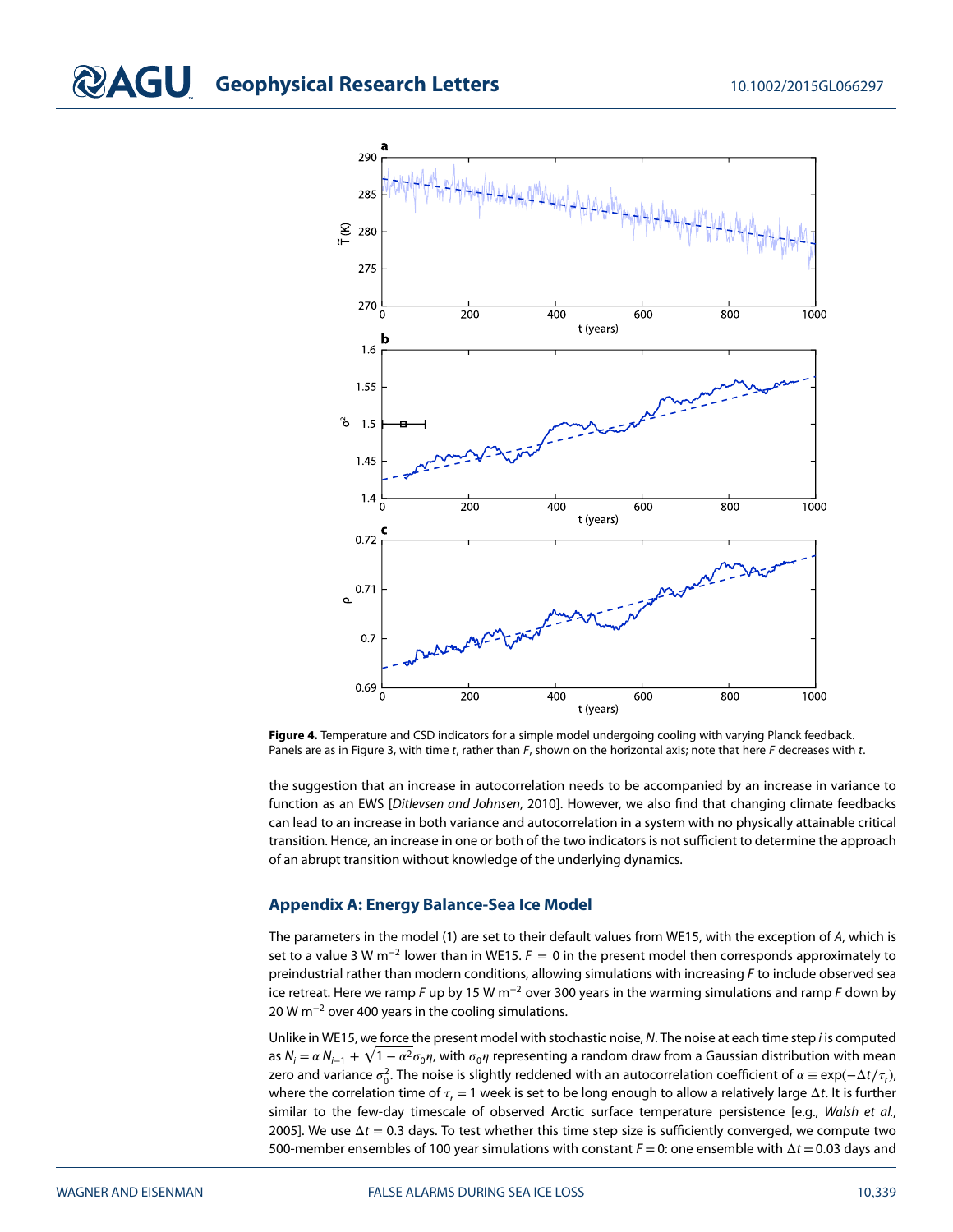one with  $\Delta t = 0.3$  days. Considering the time series of  $A_i$  in each realization, the difference in the ensemble-mean value of  $\sigma^2$  between the two ensembles is 0.22; for  $\rho$  it is 0.0071. These differences are also partially due to the different realizations of noise in the two ensembles. Both of these are considerably smaller than the signals discussed in Figures [1b](#page-2-0) and [1c](#page-2-0). The noise intensity is chosen such that the resulting Arctic sea ice extent variability is similar to the observations. In addition to the simulations with spatially uniform noise, we considered a smaller ensemble of simulations with spatially varying noise that was set to be autocorrelated in space with a length scale of ∼10∘ latitude. Initial results suggest a similar qualitative result for Figure [1](#page-2-0) in both cases, although further work is merited. In the present study, we limit our discussion here to the simpler case of spatially uniform noise.

The simulated ice area is computed as  $A_i = \left(1-x_i\right)A_{\rm hem}$ , where  $A_{\rm hem} = 255 \times 10^6$  km<sup>2</sup> is the surface area of a hemisphere of the earth and  $x_i$  is the location of the ice edge. Note that there is very little nonlinear rectification of the noise in this model, which would result in the stochastic ensemble mean deviating noticeably from the deterministic simulation. The stochastic ensemble mean in Figure [1a](#page-2-0) never deviates from the deterministic simulation by more than  $\simeq 1 \times 10^6$  km<sup>2</sup>. These deviations visually resemble noise, implying that a larger number of realizations would be needed to construct a sufficiently precise stochastic ensemble mean for these purposes. This finding stands in contrast to previous studies of single-column sea ice models, where there is typically a high level of nonlinear rectification [e.g., *Eisenman*, [2012\]](#page-8-28). Further details regarding the model described in [\(1\)](#page-1-0) are given in WE15.

### **[A](#page-0-0)ppendix [B:](#page-0-0)** Computation of  $\sigma^2$  and  $\rho$

All figures are generated using ensembles of 1000 realizations. This ensemble size is chosen to allow sufficient convergence of  $\rho$  in model [\(1\)](#page-1-0). To determine whether  $\rho$  is sufficiently converged, we consider the slope of the curve in Figure [1c](#page-2-0) in the range F= [−4*,* 5] W m<sup>−</sup>2. We generate 200 overlapping ensembles that each have 500 realizations by randomly picking sets of 500 runs (with replacement) from the full ensemble of 1000 runs. For each of these 500-member ensembles we generate data such as in Figure [1c](#page-2-0) and compute the linear trend in the specified range using ordinary least squares regression. We find that 190 of the 200 ensembles have positive trends, which suggests that the rise in  $\rho$  would be significant at the 95% level with an ensemble size of 500 and that it is significant above this level with an ensemble size of 1000.

Anomalies are computed by subtracting the ensemble mean from individual runs. For all models,  $\sigma^2$  and  $\rho$  are computed from the anomalies using a running window length of 100 years. The results depend somewhat on the window length. For example, the increase in  $\rho$  in Figure [1c](#page-2-0) is robust for window lengths in the range of roughly 50 to 200 years, and in Figure [2c](#page-3-0) the increase in  $\rho$  is robust down to window lengths of 10 years.

The variance  $\sigma^2$  is readily computed using the ensemble mean within each window. The computation of the autocorrelation, however, is not as straightforward. To obtain  $\rho$ , we compute the correlation between the value at each time within the window in the full ensemble and the value at the previous time. In other words, we generate an array of values at the current time as  $X_1\equiv\left[x_{1,j+1},\dots,x_{1,j+t},\dots,x_{m,j+1},\dots,x_{m,j+t}\right]$ , and we also generate an array of values at the previous time as  $X_2\equiv\left[x_{1,j},\dots,x_{1,j+L-1},\dots,x_{m,j},\dots,x_{m,j+L-1}\right].$  Here the first index represents the ensemble member, with  $m = 1000$  being the total number of members, and the second index represents time, with the window spanning from time index *j* to time index  $j + L$  (where  $L = 100$ ). The autocorrelation is computed as the correlation between  $X_1$  and  $X_2$ .

### **[A](#page-0-0)ppendix [C:](#page-0-0) Integration of Simple Models**

In the simpler model [\(2\)](#page-4-0), the WE15 annual mean polar ice-free values for shortwave radiation are used, S=180 W m<sup>-2</sup> and  $a=0.6$ . Values of  $c_w$ , B, and  $F_b$  are as in the full model [\(1\)](#page-1-0). We set the noise amplitude,  $\sigma_1$ , to a value 2 times larger than the full model [\(1\)](#page-1-0). The OLR is set to  $A = 136$  W m<sup>-2</sup> to compensate for the colder pole due to the lack of horizontal diffusion. The model is integrated over 1000 years with F ramping linearly from 18.5 to 28.5 W m<sup>-2</sup>, using a time step of  $\Delta t = 0.01$  year, and a 1 year sampling period is used in the computation of  $\sigma^2$  and  $\rho$ . Figure [3](#page-5-0) shows the 300 year integration period corresponding to F = [22, 25] W m<sup>-2</sup>. We note that there is an increase in fluctuations near the transition from T*<*0 to T*>*0. This shows up as a slight increase in variance before it decreases. This effect is due to stochastic runs randomly getting "stuck" in the T *>*0 regime when the equilibrium state is still T *<* 0, analogous to flickering between the two states of a double potential well, thereby increasing the variance.